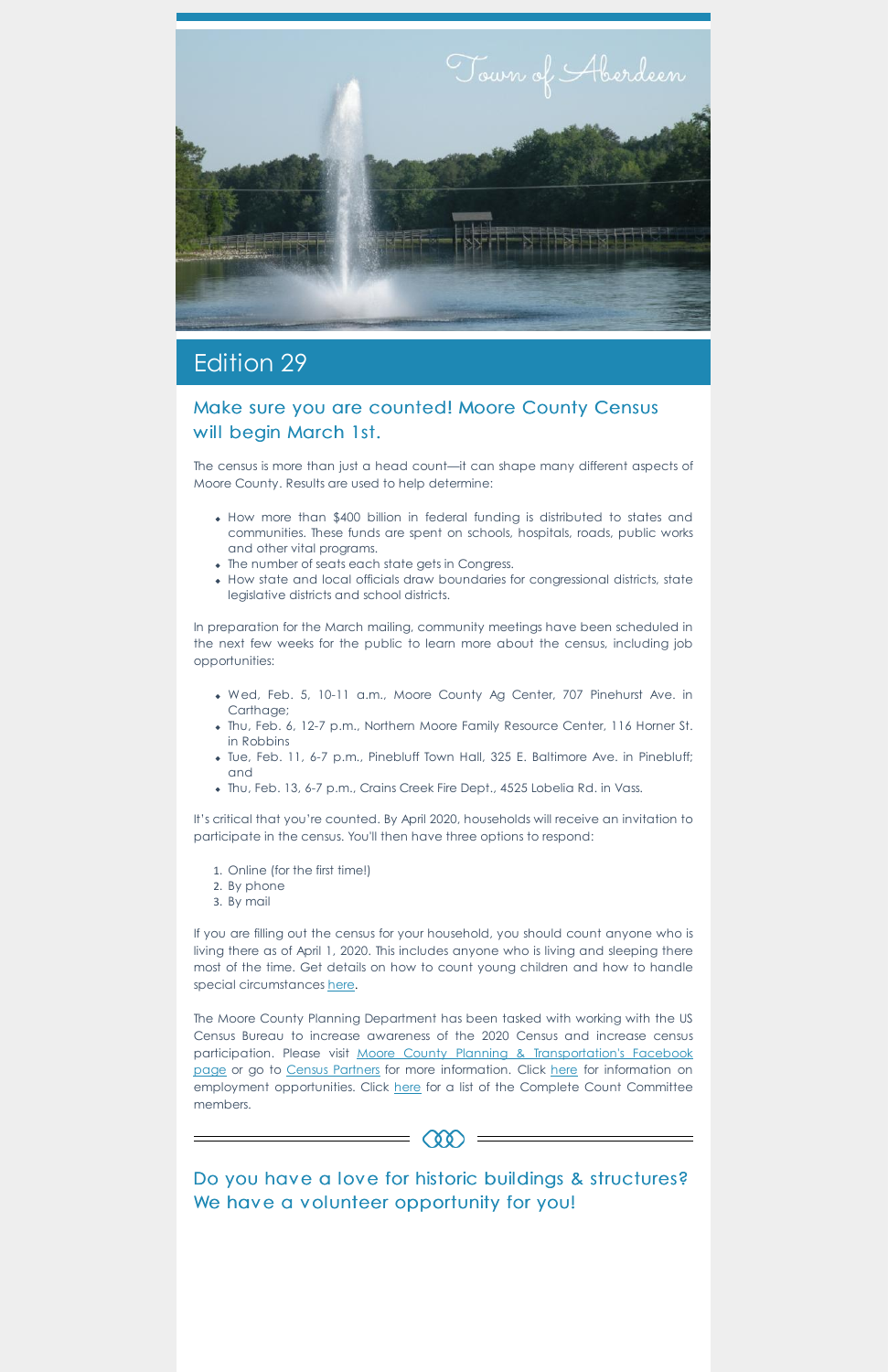

# **HISTORIC PRESERVATION COMMISSION**

Serve as a Volunteer!!!

#### **COMMISSION DUTIES:**

Help property owners conserve our historic neighborhoods, structures, and features by providing guidance and resources when they are planning changes to their properties within the Historic District.

If interested in serving on the Historic Preservation Commission, please fill out an Advisory Board [Application](https://www.townofaberdeen.net/files/documents/document135023702092816.pdf) and return the completed application to Town Clerk Regina Rosy. Applications can be mailed to PO Box 785, Aberdeen, NC 28315; emailed to [rrosy@townofaberdeen.net](mailto:rrosy@townofaberdeen.net); or brought to Town Hall located at 115 N. Poplar Street, Aberdeen.



## Street Resurfacing Project

The Town Board awarded the bid for the 2019-2020 Street Resurfacing Project at the January 27th Board Meeting. The streets to be resurfaced include:

- Page Street from Saunders Ave. to Keith St.
- Pine Street from Main St. to Maple St.
- Sun Road from US Hwy 1 to Robinwood Rd.
- Guybo Road from Jones St. to the dead end
- Magnolia Avenue starting at Johnson St. and the entire length of the roadway.

The work on the roads has begun and will continue until the second week of February (weather permitting). If you travel in these areas, please be cautious of workers and plan your trip accordingly.

If you have any questions about the Street Resurfacing Project, contact Public Works at 910-944-7012.



### Spring Break Camp Registration is Open

The Parks & Recreation Department is currently taking registration for Spring Break Camp. Camp will run during Moore County's spring break week. Campers will take field trips around the county and enjoy several fun activities. Campers will need to bring their own lunch, snack, & water each day. Camp is for children ages 5 - 12.

Camp Dates: April 6th - 9th Hours: 7:45 a.m. - 5:30 p.m. Location: Recreation Center Cost: \$85 - residents and \$130 - non-residents

More details and a registration form can be found [here](https://www.townofaberdeen.net/pview.aspx?id=2122&catID=0).

\*Summer Camp registration will open February 17th.

Want to Work for the Town or Know Someone Who Does?

 $(00)$  =